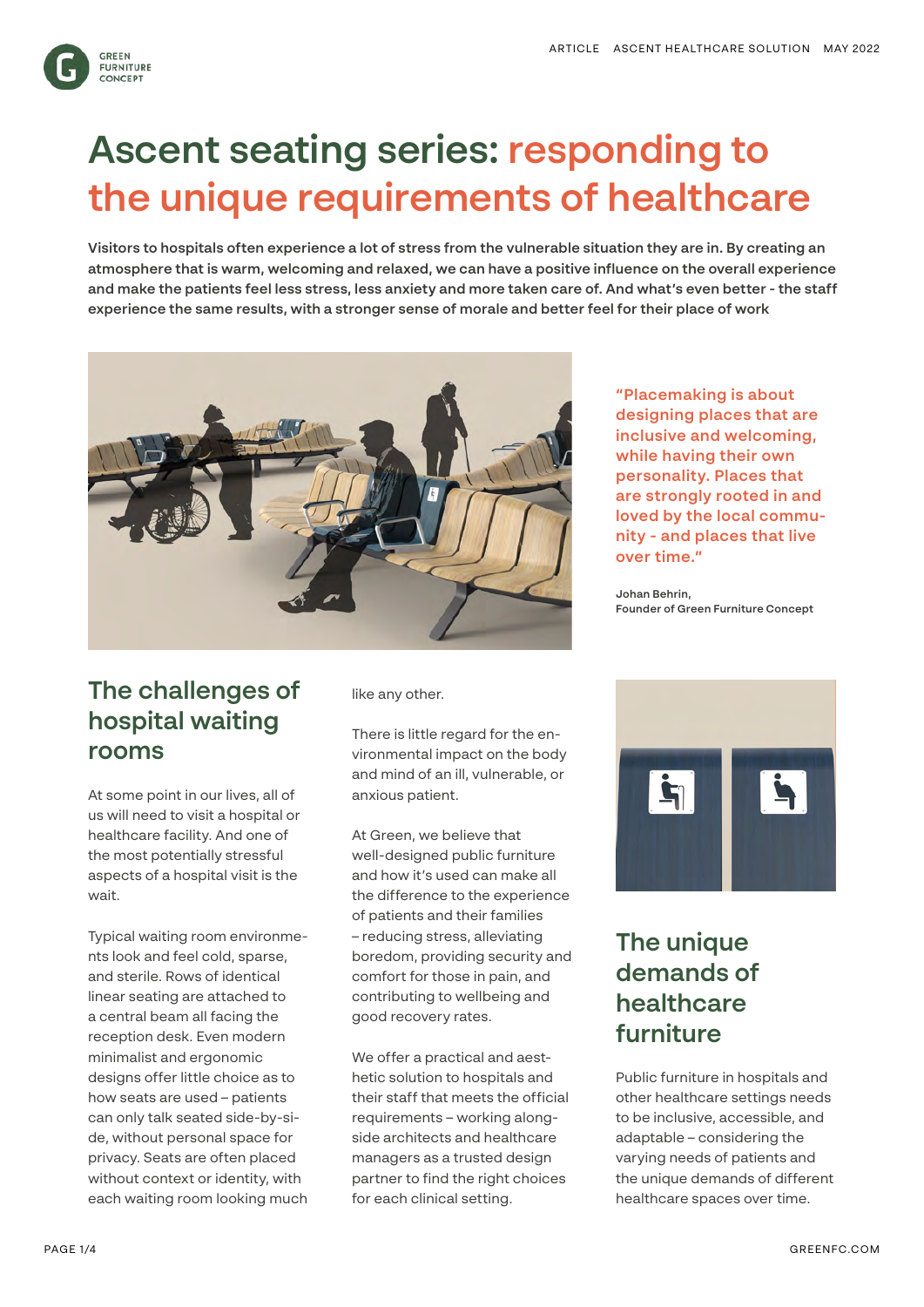

Visitors – not just the patients themselves, but also friends and family members accompanying them – may be anxious and vulnerable, and the need to be seen and acknowledged must be central to the interior design of waiting rooms. [1] But patients also need a choice in where they sit. Some want physical and emotional space to wait alone (without feeling squeezed in with other members of the public), while others want to be able to talk in family groups or with a partner. [2] Studies shows that most people prefer to sit facing the window, looking at nature which contributes to the well-being and recovery of the patient. [3]

Healthcare furniture should also offer seamless experiences and promote positive distraction as a way of dealing with stress – allowing face-to-face communication, tables for personal possessions and refreshments, electrical points for technology, and armrests to make seats comfortable for reading and resting. [4]





#### **Ascent solution in a hospital setting**

Modular beam furniture is the perfect solution because it can be configured and adapted to different sized waiting rooms and transitional spaces. It can be divided into smaller units or expanded, and it can be moved. The layout of a space can therefore be designed sensitively, with a choice of formations set apart or in groups, while ensuring that every patient is seen by hospital staff.

**Our award-winning Ascent modular beam system** offers flexible, configurable seating with extra qualities ideal for healthcare environments. Our inhouse designers have the expertise to create the design you need for a layout that meets the requirements of healthcare professionals.

- A low profile makes it ideal for uninterrupted views across waiting rooms and patients feeling seen at all times
- Easily taken apart and moved, with some units shortened for small and transitional spaces
- Stackable and adaptable over time for increased/reduced traffic flow or social distancing
- Durable for high traffic areas and easily cleaned and disinfected, while individual slats are replaceable, making it low maintenance and affordable. Materials are sustainable, using recycled and biobased sources
- Ergonomically designed and comfortable for all body shapes and for those suffering pain or injury, even if they have to wait for a long time
- Sturdy, stable and accessible for those with mobility issues. Wooden seats are attached to aluminium central beam
- The accessibility seating can be elevated with a choice to add a cushion, easy-to-read signage, and armrests
- Creates a sense of place with architect-designed organic, curvilinear shapes – convex and concave contours inspired by mountains and oceans
- Made primarily of wood which is natural, warm and tactile. A key aspect of biophilic design for wellbeing
- Perfect for defining zones and wayfinding. Can be colour-coded in different formations using woods and upholstery, offering a choice of smaller clusters or larger group seating
- A range of colours means the LRV (light reflective value) ratio between sections of seating and differently lit spaces can be controlled
- Electrical points, armrests and tables for patients to distract themselves while they wait, while seats are comfortable enough for resting
- Back-to-back design encourages communication across the central beam, while units can be set out in a circular formation for sociable seating such as larger family groups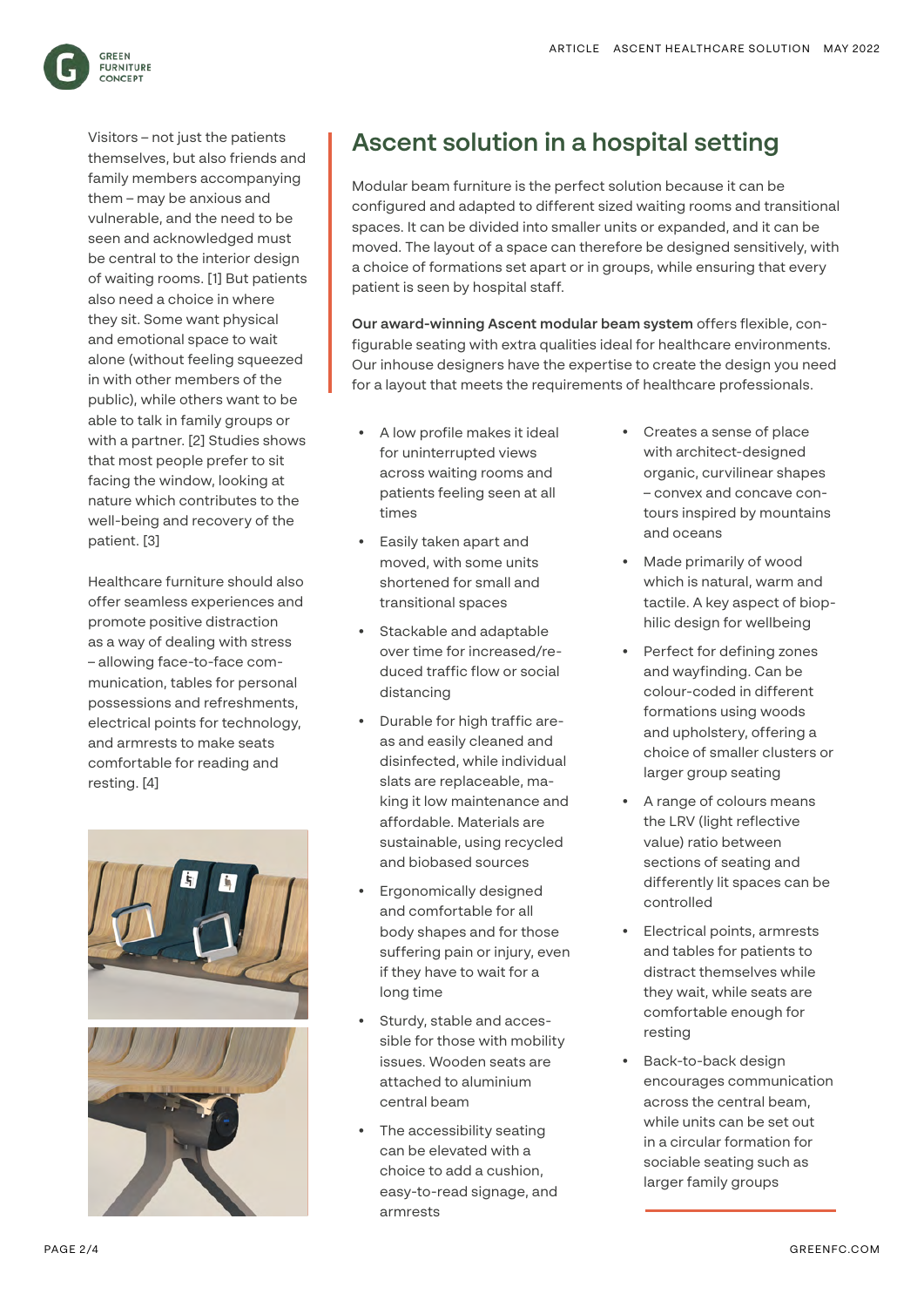



## **Official requirements in hospital furniture**

At Green, we understand that hospital managers are bound by national and international standards and regulations governing the design and use of public furniture in clinical settings. If you are in this role, you need to be able to trust your furniture designer to meet these requirements. We work alongside you, step-by-step, ensuring you make the right choices for your space.

Furniture and all its component parts must be easy to maintain, clean and disinfect, non-toxic and hypo-allergenic, designed for comfort and ergonomically suited to all body shapes and to support those living with pain or physical injury.

From a safety and wellbeing point of view, it is vital for both staff and visitors that patients can be seen across the space and always maintain visual connection. Which means that seat backs must be low enough not to obstruct views or create unintentional hiding places. The rise module Ascent gives you the opportunity to create a nice design whilst making it possible to have low and high seat backs.

### **Materials and hygiene**

Wooden furniture or wood with an aluminium beam structure has many advantages when used in healthcare settings. Wood is organic, warm, and tactile as well as being easy to clean, naturally antimicrobial, hypo-allergenic and non-toxic. When cleaned and disinfected, it dries quickly and is durable and resilient in high traffic areas. The standard wooden

seats of the Ascent system are comfortable to sit on for most people. However, upholstered high-accessibility sections can also be added according to need. These are padded and covered with easy-fit fabric that clips off for cleaning. The seats are controlled by an elevation device, making them ideal for those with disabilities, operations, chronic pain or pregnancy.



# **Placemaking for wellbeing**

Public furniture in healthcare means far more than patient comfort and safety, it is also a key component of placemaking.

Well-designed furniture in varying formations helps to create identity and a sense of place, enhancing patient wellbeing through environmental stimulation and engagement while alleviating stress. [5][6]

Furniture isn't merely functional – it has aesthetic and multi-sensory importance too, with the potential to improve the lived experience of hospital staff as well as patients. Seating and tables, along with other design features, are increasingly being thought of from a biophilic design perspective – adding organic materials, lines and shapes, while paying attention to greenery, acoustics, natural views, light and air quality to improve health outcomes and make the environment calm and